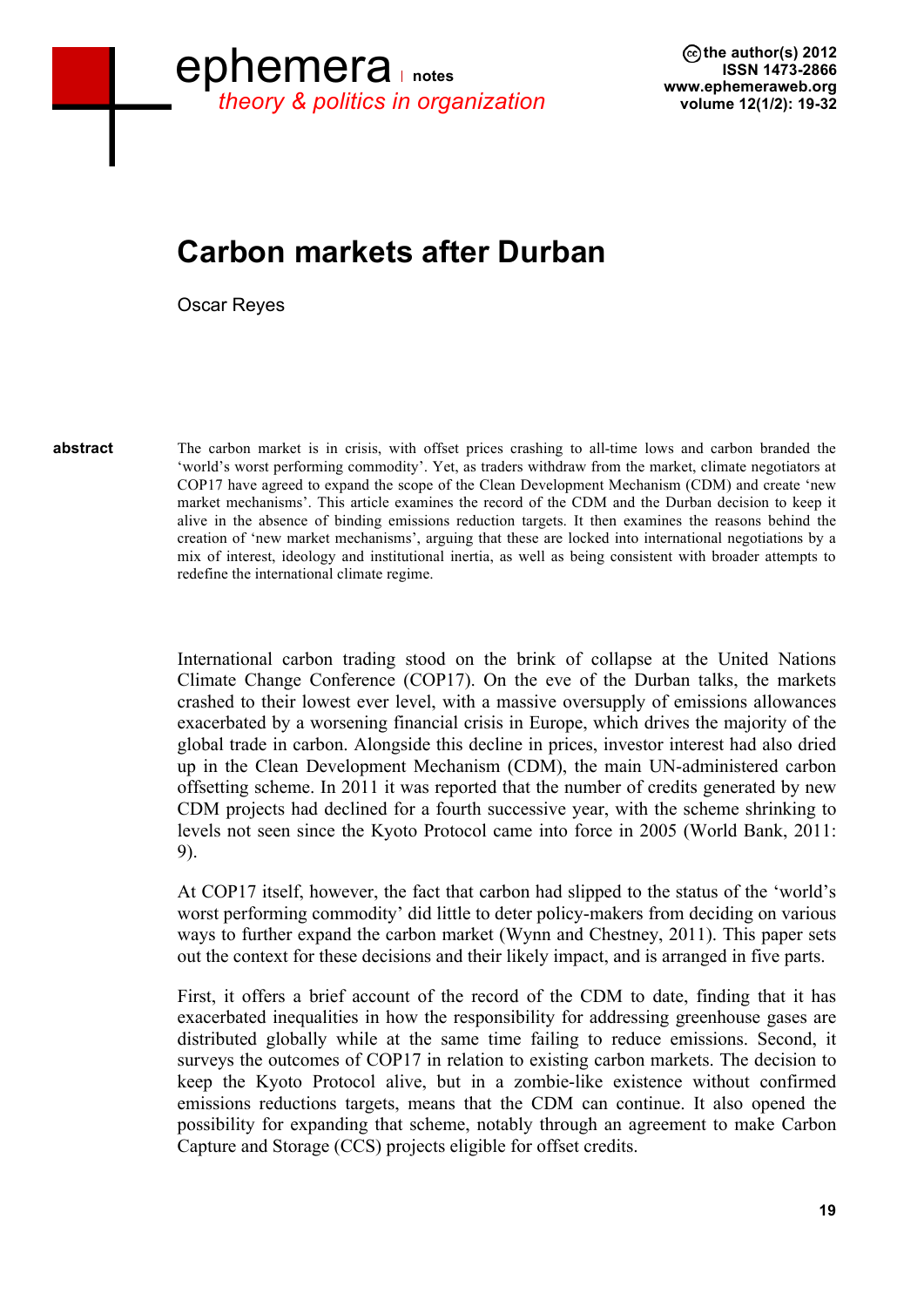Progress on the creation of 'new market-based mechanisms' in Durban is of potentially greater long-term significance and forms the basis of the third section of this paper. It outlines plans for the creation of a new mechanism under the UNFCCC, which would allow for the continuation of the markets even if (as most industrialised countries are demanding) the Kyoto Protocol is formally superseded by any agreement resulting from the Durban Platform for Enhanced Action, the new round of negotiations for a post-2020 treaty that was the major outcome of COP17 (UNFCCC, 2011a). If Japan, New Zealand and the USA get their way, this new mechanism would be joined by a series of bilaterally agreed carbon markets whose existence and rules (except for reporting purposes) are unchecked by the UN process. In short, the Durban agreements offer two clear paths to how the architecture of international carbon markets is likely to be redrawn in the coming years.

Fourth, the paper looks at projections on the supply of and demand for emissions allowances from existing and planned carbon market mechanisms. The evidence clearly shows that there is an oversupply of emissions allowances and that measures to expand carbon markets would worsen this problem – keeping carbon prices low for the medium to long term and so undermining the purported rationale of the scheme.

In the fifth and final section, an analysis is offered of the apparent disjunction between the Durban outcomes and the collapsing carbon market. It argues that the development of 'new market mechanisms' remains locked into international negotiations by a mix of interest, ideology and institutional inertia. The emergence of bilateral market mechanisms is also shown to be consistent with broader attempts to redefine the international climate regime away from globally binding targets and towards a voluntary 'pledge and review' system.

## **The CDM in perspective: unequal and ineffective**

The Durban conference was billed as make or break time for the Kyoto Protocol, currently the only legally-binding international treaty on greenhouse gas emissions. That treaty, signed in 1997, set reduction targets for industrialised countries, while at the same time creating carbon markets that offered these countries an escape hatch from domestic action to reduce emissions through the creation of a system of carbon offsetting (principally through the CDM). This arrangement places inequality at the heart of the international climate regime, since it allows industrialised countries to avoid making their fair share of emissions reductions.

There are two further, damaging distributional effects. First, the CDM is designed to make the cheapest cuts in emissions first, rather than those that are most socially just or environmentally effective. This has led to a series of well documented inequalities and, in some cases, human rights abuses. In one notorious recent example, a project developer in Honduras is reported to have killed 23 farmers who tried to recover land which they say was illegally sold to a palm oil plantation that was seeking to join the CDM project (Neslen, 2011). These concerns were brought to the CDM Executive Board, which decides on whether to register projects, but no action was taken on the grounds that the issues had not been raised by the time of the 'stakeholder consultation',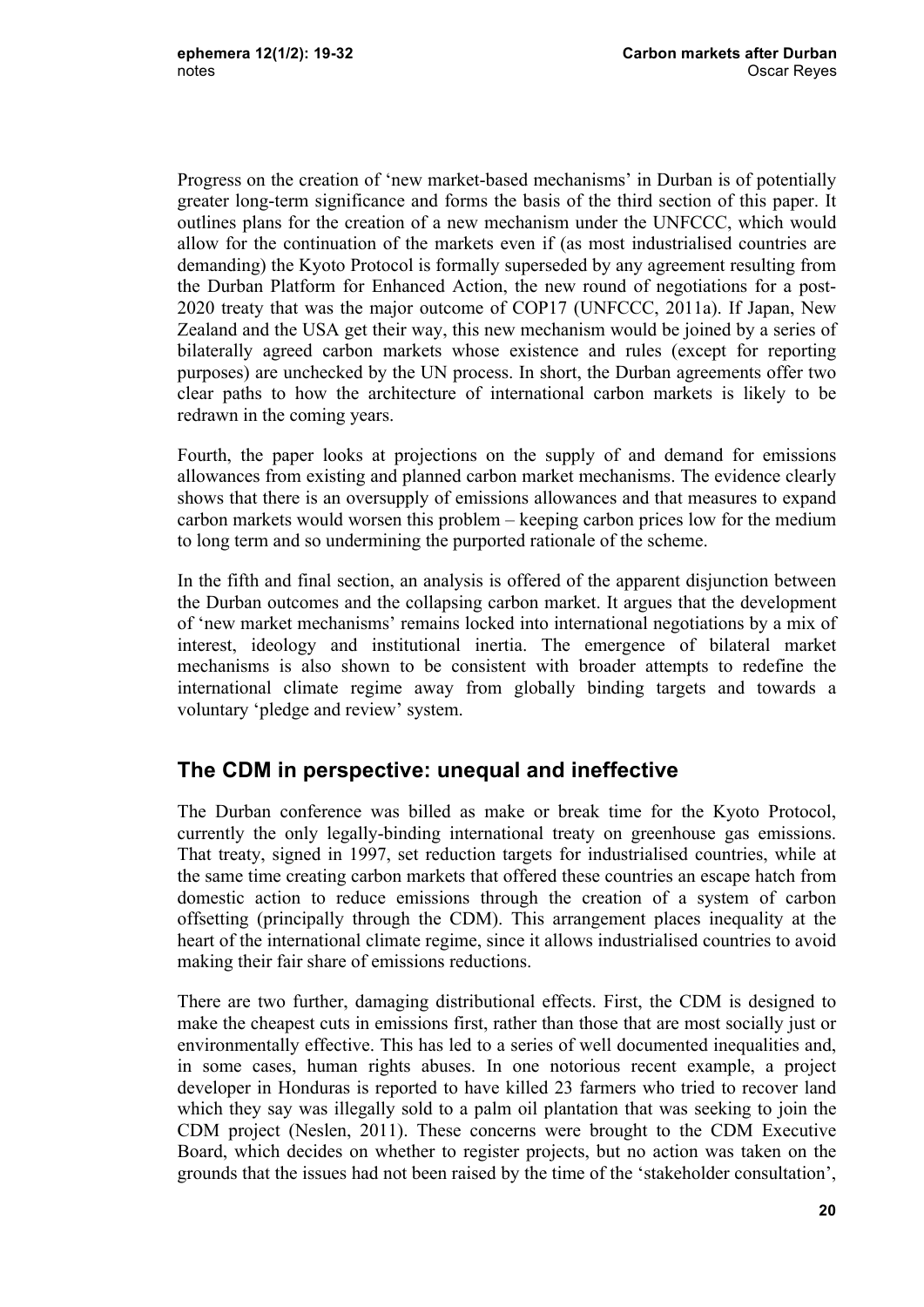which took place three years before the 'Aguan Biogas' project was eventually registered. With such weak and poorly applied rules, it is perhaps unsurprising that no project has ever been rejected on the grounds of human rights violations.

Second, the global distribution of offset projects under the CDM is highly skewed towards more industrialised developing countries. As of October 2011, 45 per cent of projects (generating 57 per cent of credits) were in China, compared to 0.9 per cent of projects (and 0.005 per cent of credits issued) in sub-Saharan Africa (excluding South Africa) (UNEP Risoe, 2011). The imbalances are mainly explained by economies of scale favouring large industries and power stations and the fact that poorer countries already tend to have low emissions levels, and are a problem inherent to leaving the market to decide the priorities and direction of climate financing.

The record of the CDM in terms of its effect on greenhouse gas emissions is similarly woeful. Offsetting via the CDM was designed to offer industrialised countries (and companies based in them) greater flexibility in meeting their new commitments, while theoretically keeping the same net benefit. As the World Bank puts it, 'greenhouse gases mix uniformly in the atmosphere, which makes it possible to reduce carbon emissions at any point on Earth and have the same effect' (World Bank, 2005: 5). An emissions reduction in one place came to be viewed as 'equivalent' to, and thus exchangeable with, a cut or a compensatory measure elsewhere.

As should be clear from this description, the system of offsetting does not actually reduce emissions, but merely moves reductions to where it is cheapest to make them, which normally means a shift from Northern to Southern countries. But even the accounting firms, financial analysts, brokers and carbon consultants involved in devising these projects often admit privately that no ways exist to demonstrate that it is carbon finance that makes the project possible (Lohmann, 2005). Researcher Dan Welch sums up the difficulty: 'Offsets are an imaginary commodity created by deducting what you hope happens from what you guess would have happened' (Welch, 2007).

Since carbon offsets replace a requirement to verify emissions reductions in one location with a set of stories about what would have happened in an imagined future elsewhere, the net result tends to be an increase in greenhouse gas emissions. It has been shown, for example, that projects claiming to destroy refrigerant gases (HFC-23) have actually encouraged more of these gases to be produced, only to then destroy them again and accrue the profit from the surplus credits (Schneider, 2011). HFC-23 projects account for around half of the CDM credits issued to date.

A recently leaked US cable reported from a meeting in Delhi that 'all interlocutors conceded that all Indian projects fail to meet the additionality in investment criteria and none should qualify for carbon credits' (US Consulate Mumbai, 2008). These interlocutors included the Chair of the national CDM authority, as well as some of the country's largest project developers and 'verifiers' (private consultants who are meant to check these claims).

The CDM has also been accused of locking in fossil fuel dependency, with a large and growing number of offset credits being granted for building coal-fired power stations on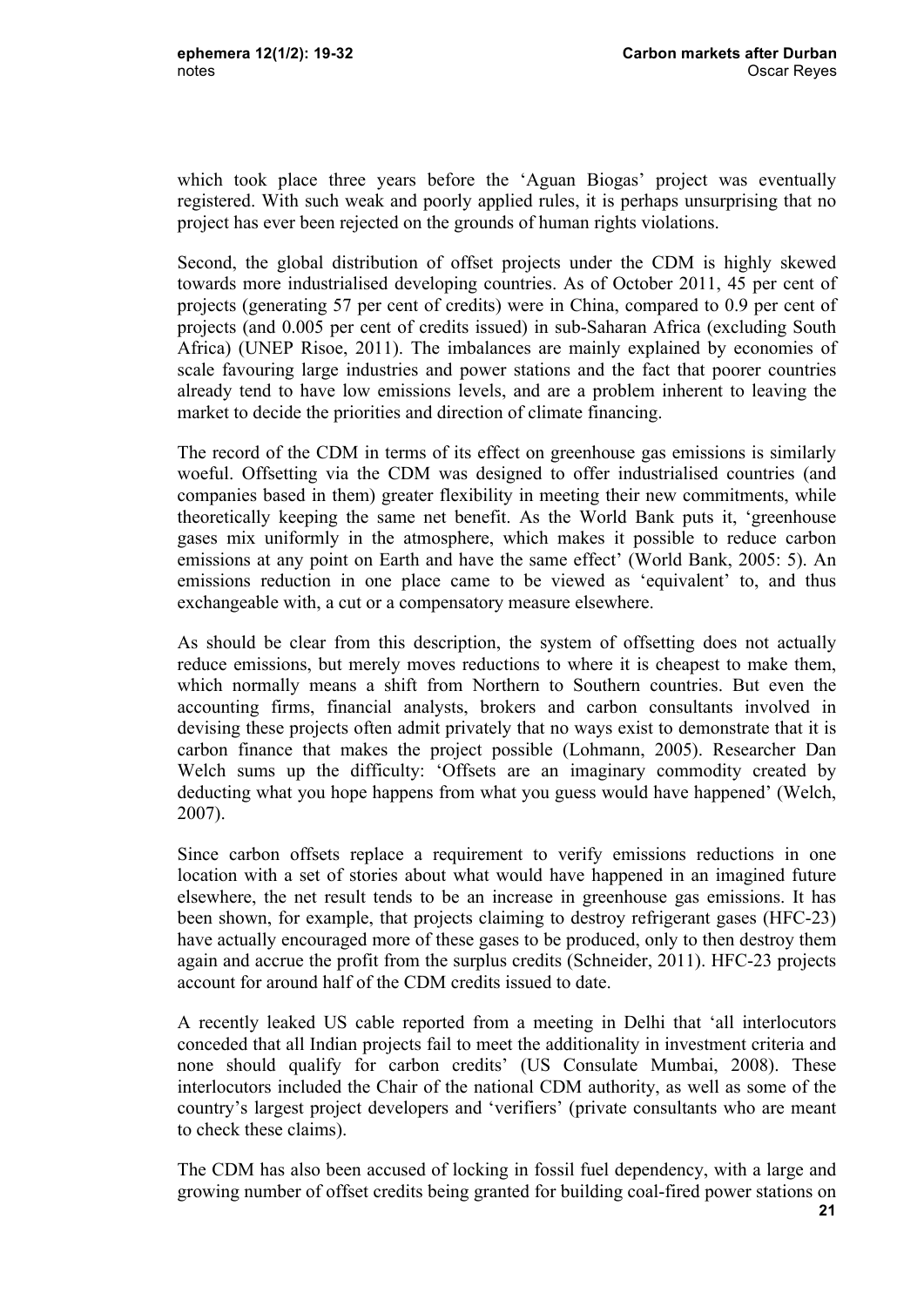the grounds that these would pollute at a slightly slower rate than those they are replacing. For example, just five 'supercritical' coal plants registered under the CDM could receive over seven times the number of credits issued across the whole of Africa (based on October 2011 figures). Coal mines, oil fields and refineries, Liquified Natural Gas (LNG) production and gas power stations are also major beneficiaries of a scheme that locks in fossil-fuel dependency.

## **From Kyoto to Durban: Killing the targets, expanding the markets**

The failings of the CDM are now widely acknowledged, but there was little formal recognition of this fact in Durban. A 'Policy Dialogue' was launched, whose terms of reference notes that 'Criticisms of the CDM are prevalent, including allegations that some projects lack environmental integrity or, in extreme cases, have been the scene of environmental and human rights abuses' (UNFCCC, 2011b). But the composition of the panel is heavily stacked in favour of supporters of the scheme (UNFCCC, 2011c), while the agreements taken in Durban further entrench the carbon market system that Kyoto unleashed.

At the core of the Durban debate lay a struggle about power and equity: who should take on responsibility for reducing greenhouse gas emissions and can states be held to account if they backtrack on their commitments? These were far from abstract considerations: the USA wrote carbon markets into the 1997 Kyoto Protocol but then famously failed to ratify that treaty (Gilbertson and Reyes, 2009). In Durban, it was followed down this path by Canada, which was certain to miss its Kyoto targets and formally withdrew from the treaty following COP17, as well as Japan and Russia, which have clearly stated that they will not lodge new commitments under the Protocol after its first commitment period ends in 2012 (UNFCCC, 2011a: 6). These countries came to Durban to 'kill Kyoto', their aim being to replace the regime of internationallybinding emissions reductions targets with a set of voluntary pledges, while at the same time keeping hold of the carbon markets.

Although Kyoto did not die in Durban, an agreement was made that reduces the Protocol to a zombie-like state. The current industrialised country reduction targets expire in 2012, with no guarantee that new targets will be legally adopted at the subsequent COP in Oatar (Horner, 2011). The Durban agreements kept Kyoto's carbon trading mechanisms alive – a 'remarkable and unexpectedly positive outcome' according to lobbyists from the International Emissions Trading Association (IETA, 2011) – although they did little to revive the ailing markets themselves, which crashed to their lowest ever levels at the start of the talks and look likely to remain on life support as the next phase of the financial crisis unfolds.

At the same time, the Durban deal drove more nails into the coffin of binding emissions targets. There remain at least five degrees of legal separation between the reduction pledges 'taken note' of in Durban and industrialised countries honouring their treaty obligations to lodge new reduction targets by the end of 2012. New Zealand and Australia have attached significant conditions to their adopting new reduction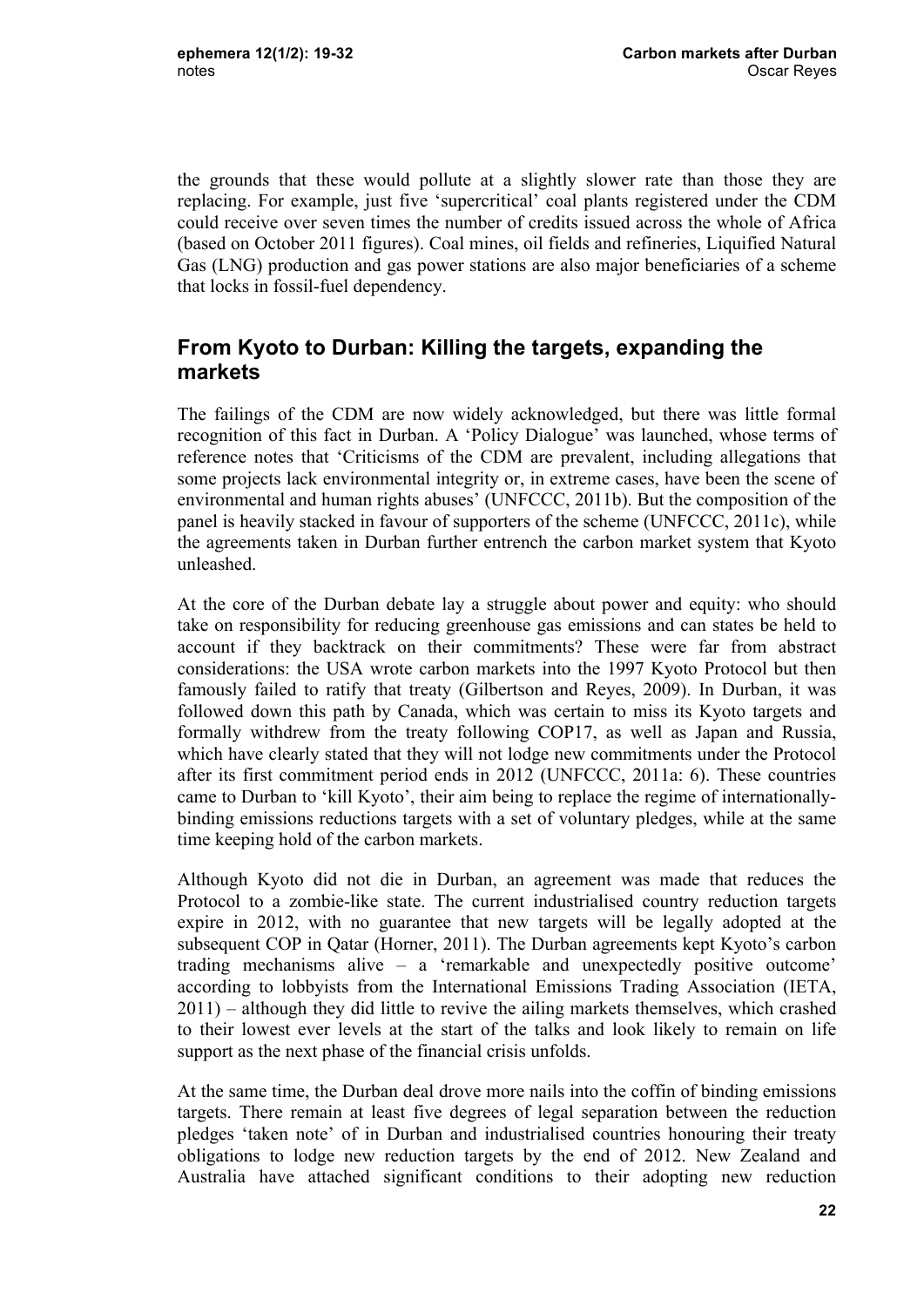commitments and were at the forefront of pushing new loopholes on how land-use, land-use change and forestry (LULUCF) are accounted for. Despite pulling out of the Kyoto Protocol, Russia insisted on keeping hold of its additional assigned amount units (AAUs), the massive surplus of 'hot air' emissions units (as they became known) resulting from the fact that 1990 is taken as the baseline for Kyoto calculations, and does not factor in the reductions that were locked in by the industrial collapse in former Soviet countries in the 1990s. The European Union (represented by Poland, which held the bloc's rotating Presidency) also lobbied to preserve the surplus AAUs as part of any future agreement (Kartha, 2011). The scale of these loopholes is such that they could negate all current industrialised country pledges and allow them to continue with business-as-usual (Kollmuss, 2011).

### *Carbon capture and storage in CDM*

In addition to the loopholes in overall emissions accounting, the Durban conference agreed to make 'carbon dioxide capture and storage in geological formations' eligible as a basis for CDM projects, confirming a provisional decision made at COP16 in 2010 (UNFCCC, 2011d). The early adoption of carbon capture and storage (CCS) is likely to include subsidising 'enhanced oil recovery', a technique to extract more oil from fields reaching the end of their lifespan on which much of the technology underlying CCS is based. Indeed, a project in Abu Dhabi that could be the first to seek CDM registration would operate in precisely this way (Point Carbon, 2012a). The project would claim 'reductions' of emissions of up to  $800,000$  tonnes of  $CO<sub>2</sub>$  per year from an Emirates steel plant, with the captured gases pumped 50 km to increase production at the Abu Dhabi National Oil Company's Rumaitha oilfield. But the far larger volume of  $CO<sub>2</sub>$ released into the atmosphere through the extraction and burning of more oil would not be factored into the project's calculations. As has been seen with other CDM methodologies, the 'lock in' effect of subsidising a fossil-fuel-based energy model is not considered relevant to how offset 'reductions' are calculated.

Assessments vary as to the impact of the inclusion of CCS in the CDM. An International Energy Agency report found that 'Widespread uptake of just the shortterm CCS opportunities could more than double the current CDM portfolio... [and] could in theory dominate the CDM portfolio in the long-term', causing prices to collapse as the market is flooded with credits (Philibert et al., 2007). Other studies have suggested that CCS could amount to between four and 19 per cent of the supply of CDM offset credits by 2020, which would still exacerbate the oversupply problem (Bakker et al., 2011: 30).

The Cancún decision catalogued a series of risks posed by CCS: including concerns that  $CO<sub>2</sub>$  storage is not permanent and could leak from underground geological formations; public health risks posed by  $CO<sub>2</sub>$  storage; water contamination and other local environmental threats; the need for 'adequate provision for restoration of damaged ecosystems and full compensation for affected communities in the event of a release of carbon dioxide'; and the question of legal liabilities in the case of leaks or 'damage to the environment, property or public health' (UNFCCC, 2010). Most of these concerns remain unaddressed, although the legal liability question was resolved in favour of making the 'host Party' responsible (UNFCCC, 2011d: 6).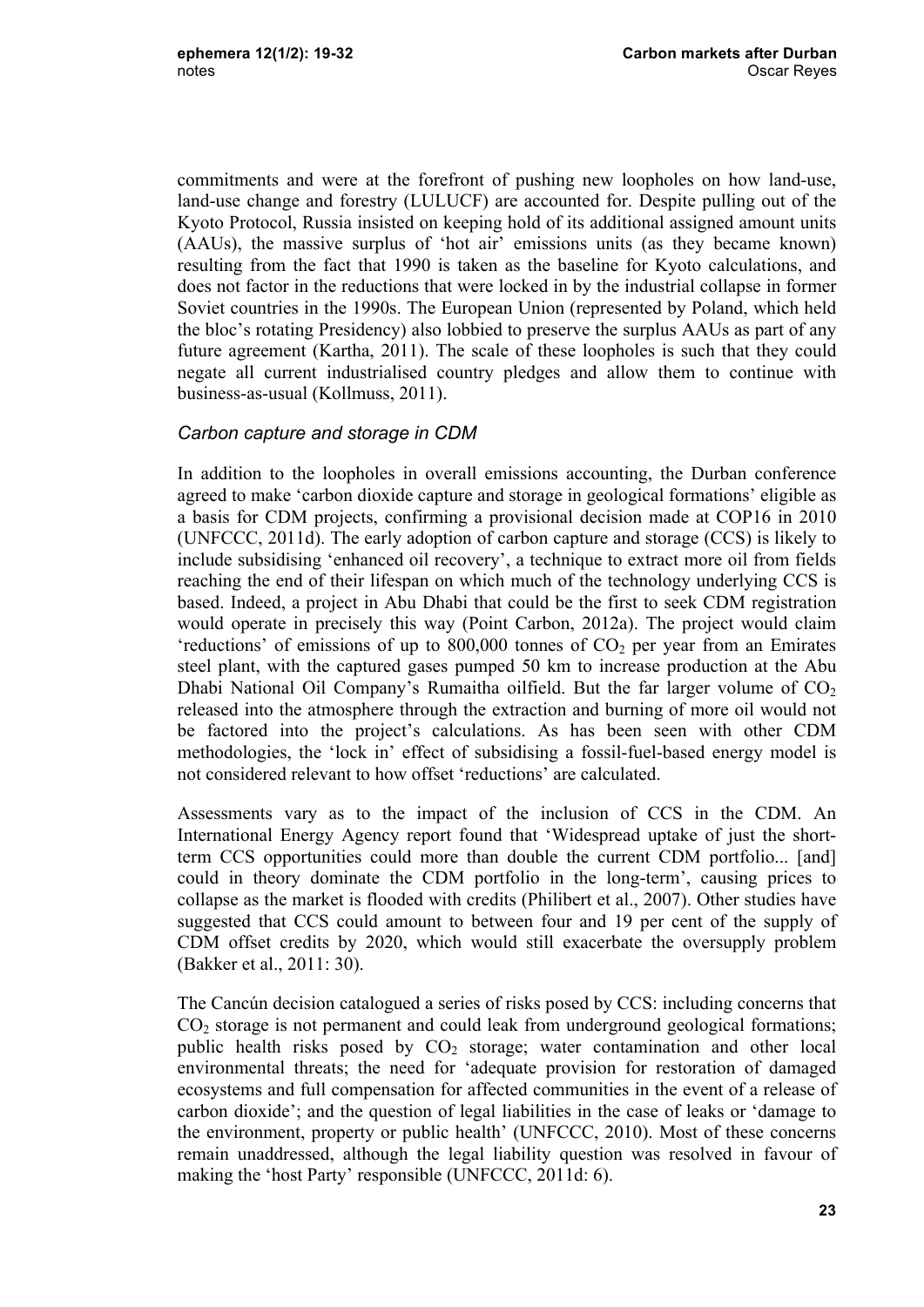## **New Market Mechanisms**

While keeping the CDM alive, COP17 also discussed a series of 'new market mechanisms'. Although these were not established in Durban, the deal paved a legal path for two parallel developments. A new marked-based mechanism was 'defined' under the United Nations Framework Convention on Climate Change (UNFCCC, 2011e). This terminology is a legal compromise lacking the legal force to 'establish' the new market, but it is worth noting that article 12 of the Kyoto Protocol used the same phrasing to call the CDM into existence (UNFCCC, 1997). The European Commission is the main proponent of this new mechanism.

At the same time, Japan, New Zealand, Australia and the US want to see offset credits generated from markets outside the UNFCCC eligible toward their mitigation commitments. This is a bit like 'pledge and review' – countries would define their own markets, offset rules and accounting mechanisms and then simply report these, rather than operating in accordance with mechanisms defined by the UNFCCC.

#### *Sectoral crediting and related approaches*

The new mechanism under the Convention is most likely to take the form of sectoral crediting, sectoral trading, NAMA crediting or some combination of all three. Sectoral crediting would issue 'credits' for reductions in pollution relative to a projected baseline after an agreed time period. This baseline (sometimes referred to as a 'crediting threshold') is expected to be considerably below the claimed 'business as usual' emissions scenario. If this target is not met, no credits are issued but no penalty is incurred – as a result, it is sometimes called a 'no lose' target. Sectoral crediting is similar to the CDM, but applied to whole economic sectors rather than on a project-byproject basis.

Sectoral trading would issue 'permits' relative to a binding emissions target set in advance. It is likely to involve a country-level target, in relation to which installations (eg. steel plants) will each receive an allocation. These targets are mandatory. If an installation misses its target, it would have to purchase extra permits from other companies within the scheme or from abroad. Sectoral trading is very similar to the European Union Emissions Trading System (EU ETS), although it would most likely apply to fewer sectors at the outset.

Although the precise list of sectors is not yet fixed, scoping studies by intergovernmental agencies (eg. OECD and IEA) and by Parties generally mention manufacturing sectors exposed to international competition – including steel, cement and lime, pulp and paper, aluminium and 'upstream' oil- and gas-production emissions (eg. from gas venting and flaring) – as well as the power sector. Such mechanisms may also include economic sub-sectors, such as public transport.

The EU has been the leading proponent of sectoral crediting and sectoral trading. It argues that these would amount to a decisive move 'beyond offsetting' and presents them as a means to improve environmental integrity: whereas offsets simply move claimed reductions from rich industrialised countries to developing countries, the new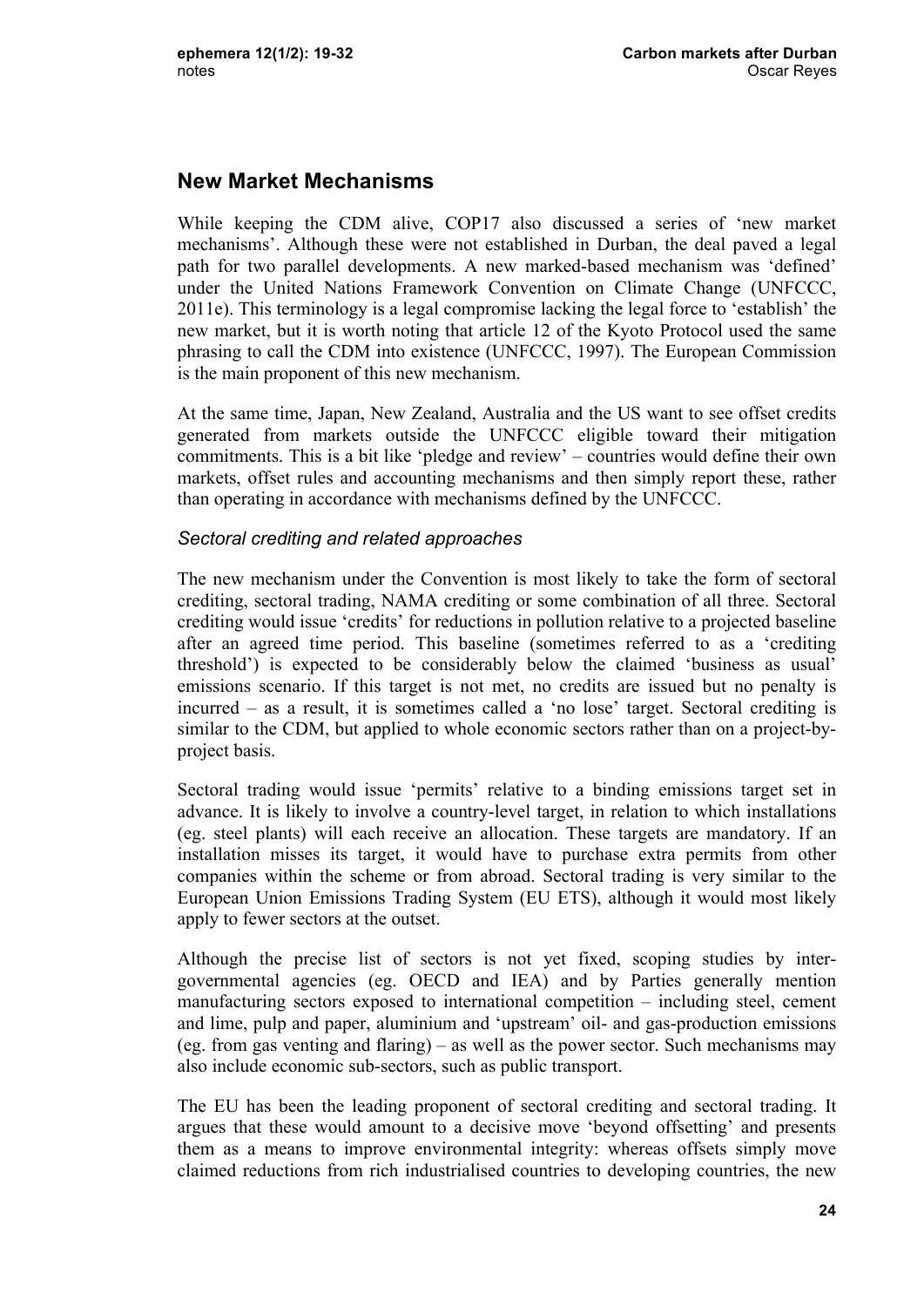mechanisms would require developing countries to significantly alter their emissions trajectory before any credits are issued (Hungary and the European Commission, 2011: 54; Lazarowicz, 2009: 61). This would push an additional burden of responsibility onto developing countries, however. At the same time, the overall scale of offsetting would increase, since the new mechanisms would apply more broadly.

NAMA crediting is an approach that envisages some proportion of Nationally Appropriate Mitigation Actions (NAMAs) to be supported by the sale of carbon credits. These proposals are very similar to sectoral crediting, with countries receiving or issuing credits for emissions reductions considerably below a 'business as usual' scenario. It would cover some or all elements coved by a developing country NAMA, although it may use standardised assumptions to approximate the impact of particular policies, rather than attempting to measure emissions on a sectoral basis. South Korea has been the leading proponent of this approach.

#### *The rise of bilateral markets*

In parallel to the development of a new mechanism, a work programme was agreed in Durban to discuss the means by which bilateral or unilateral market mechanisms could be counted towards emissions reduction targets under a new post-2020 climate regime. This system would allow countries to 'design, establish and implement' their own trading schemes and count the results towards global targets as long as a few common principles or accounting norms were adhered to (Government of Japan, 2011). This forms part of a broader 'regime change' agenda in international climate negotiations, seeking to downgrade the role of the UN process in decision making and offering a far more decentralised governance structure.

Japan has already created a 'bilateral offset' scheme, with a 130 billion yen (\$1.7 billion) fund to promote Japanese technology exports in return for voluntary carbon credits that Japan would purchase (Young, 2011). Its initial projects are expected to include coal and nuclear power plants in Indonesia and Vietnam and a carbon capture and storage project in Indonesia – at odds with the CDM, which currently excludes both. Japan has already conducted feasibility studies for bilateral crediting in Thailand, Laos and Indonesia and it launched a tender process for bilateral offset projects in April 2011 (De Septibus and Tuerk, 2011: 16).

A proposed carbon trading scheme in California, USA, would also accept bilaterally defined credits. The Californian cap and trade scheme would allow up to 8 per cent of allowances for compliance with its target to come from offsets, but specifies that these must be issued and/or verified by the California Air Resources Board (De Septibus and Tuerk, 2011: 18).

### *Reducing Emissions from Deforestation and forest Degradation (REDD)*

Many of the same dynamics underpinning the debate on 'new market mechanisms' could be found in discussions on REDD in Durban. Although the conference did not formally resolve key financing questions, 'Intense and controversial discussions were had over the role of carbon trading versus non-market approaches to financing REDD; the potential use of offsets; and the need to further explore the impacts of different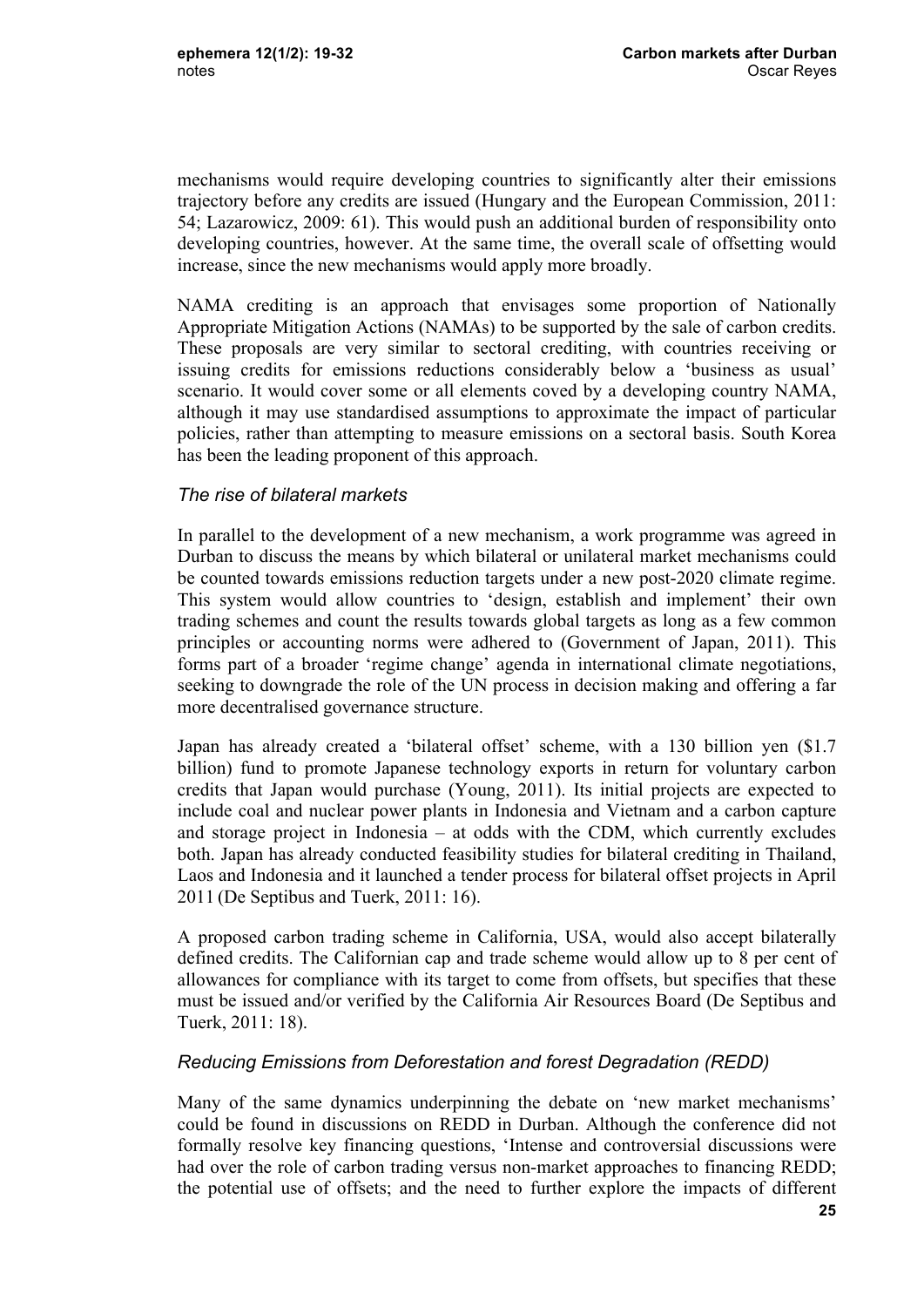finance sources and consider performance metrics beyond carbon' (Dooley and Horner, 2012: 2). Late in the conference, Australia (backed by Japan, Norway and the US) even attempted to insert text into the Durban agreements that would allow REDD+ offsets for national mitigation commitments to be developed outside the UNFCCC – although this was rebuffed (Dooley and Horner, 2012: 2). REDD+ schemes nevertheless continue to be conceived of as the basis for a forest carbon market, as they have been from the outset (Heal and Conrad, 2005).

## **Scaling up the oversupply of emission allowances**

The common denominator of all of the carbon market measures announced at Durban was the continued expansion of trading mechanisms – an apparently surprising move in the context of a collapsing market. Various rationales have been offered for this 'scaling up'. In February 2011, a UNFCCC Secretariat summary on new market mechanisms suggested that the key point was 'to broaden the scope of mitigation' (UNFCCC, 2011a: 7). In the context of this debate, it is frequently claimed that the Kyoto Protocol's flexible mechanisms, most notably the CDM, are unable to achieve the levels of emissions reductions needed to stop runaway climate change.

This is undoubtedly the case, although not necessarily for the reasons put forward by proponents of expanding carbon markets. For example, Richard Baron of the International Energy Agency (IEA) points out that the CDM encompasses fewer than 1.5 gigatonnes of carbon dioxide  $(GtCO<sub>2</sub>)$  (and claims it will enable 400–600 megatonnes of  $CO<sub>2</sub>$  'reductions') produced in the electricity sector in developing countries, out of a total of 60  $GtCO<sub>2</sub>$  that the sector will produce in the 2000–2012 period that he analyses. Electricity generation alone has seen an 8 percent annual increase in  $CO<sub>2</sub>$  emissions. On this basis, Baron concludes that the CDM is 'structurally unlikely to deliver needed mitigation' and that new mechanisms are therefore required (Baron, 2010).

Fundamental questions of equity are overlooked here. While the rise in emissions in developing countries is noted as a potentially alarming trend by the IEA, the historical and present emissions of industrialised countries are not addressed. In detaching emissions trajectories from a broader view of global emissions, the implication is clearly made that climate mitigation actions should be targeted on developing countries. This fails to deal with the underlying structural factors contributing to an increase in emissions in these countries – which include export-led development models that have seen a significant proportion of emissions rise as a reflection of outsourced emissions from Annex I countries (Peters et al., 2011).

The distribution of responsibility for climate action is directly tied to the context in which new market mechanisms are being proposed. 'Scaling up' markets in developing countries is conceived as a means to draw non-Annex I countries into engaging in more widespread mitigation actions. Such proposals assume a 'high-ambition' world in which industrialised countries take bold actions to cut their emissions domestically. Yet, Durban failed to offer anything new in the way of mitigation targets, with the final agreement merely seeking to 'clarify' pledges made at COP16 in Cancún. However, a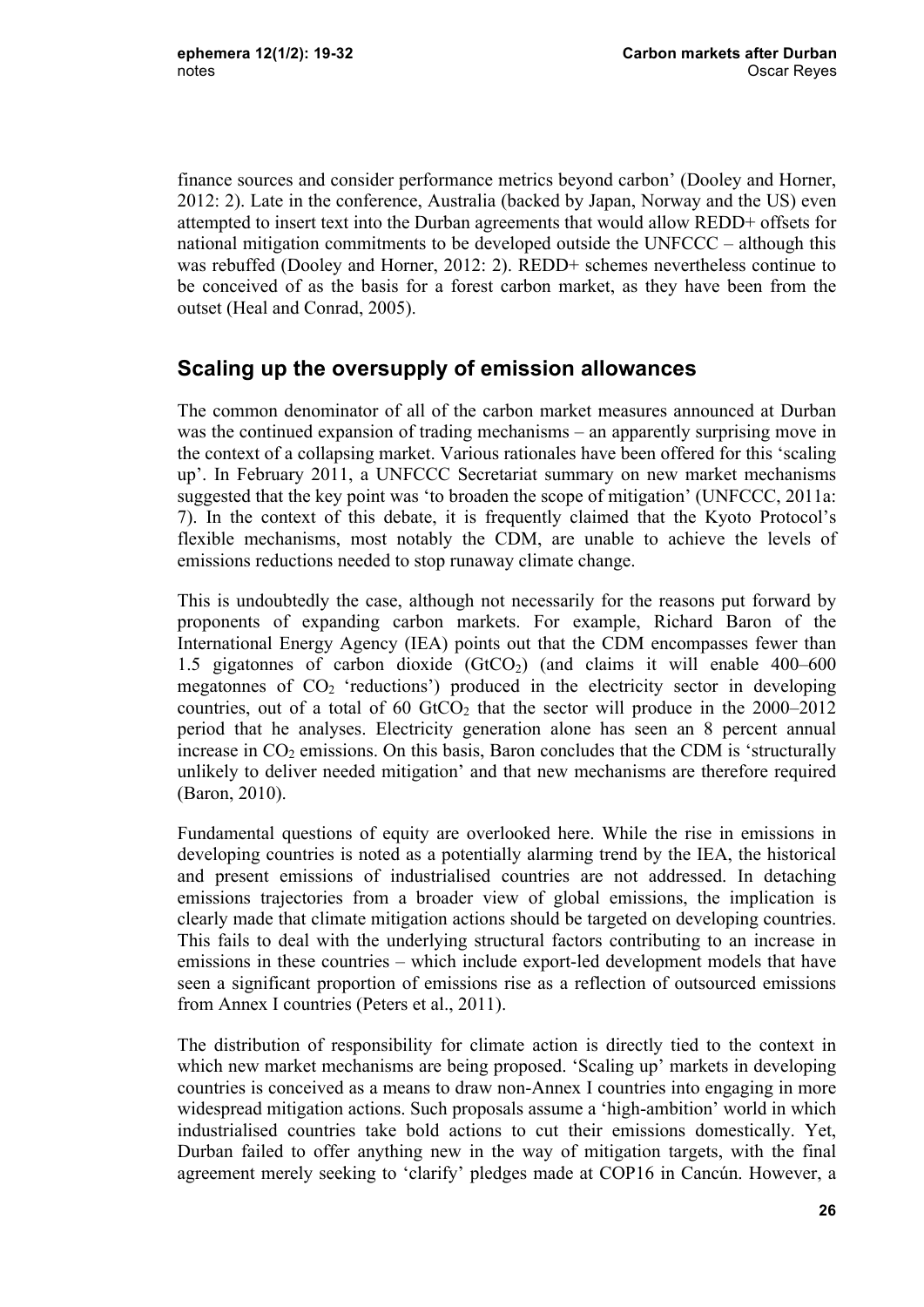report by the United Nations Environment Programme found that there is a 'gigatonne gap' of 6 to 11 Gt CO2 between these pledges and what is needed to keep global warming below 2 degrees, a temperature target which itself is now widely considered to be insufficient (UNEP, 2010).

Scaled up carbon markets are also proposed with the aim of pushing an increasing proportion of climate financing through the carbon market. Such a conclusion was, for example, reached by the UNFCCC Secretariat when looking at the 'investment and financial flows' associated with climate change mitigation. In 2007, it estimated that \$90–100 billion per year would need to be invested in developing countries by 2030 (UNFCCC, 2007). The value of the carbon market accounts for only a fraction of that figure, on which basis the report concluded that it 'would have to be significantly expanded to address needs for additional investment and financial flows' (UNFCCC, 2007: 6).

In the current context of collapsing carbon prices, however, it is hard to avoid the conclusion that expanding the market – including through the creation of new market mechanisms – would simply exacerbate the problem of an overproduction of emissions allowances. As the IEA pointed out in January 2010,

Current estimates show that the supply of credits through scaled-up market mechanisms could be significantly larger than demand... Some observers point to the risk of market flooding, resulting in lower carbon prices and slower mitigation efforts in Annex I countries. (Aasrud et al., 2010: 118)

These risks continue to increase. In the immediate aftermath of the Copenhagen conference (COP15), Bloomberg New Energy Finance, a major carbon market consultancy, estimated that demand for international offsets would reach  $4,280 \text{ MtCO}_2$ over the eight-year period from 2012 to 2019, equivalent to an average of 530 MtCO<sub>2</sub> per year (Turner, 2010: 96). By way of comparison, Bloomberg estimated the supply of international offsets from existing CDM and Joint Implementation (JI) schemes ranges from 2,480 MtCO<sub>2</sub> (310 Mt/yr) to 4,460 MtCO<sub>2</sub> (560 Mt/yr).

Fast forward eighteen months and the estimated demand for carbon credits has fallen even further. The World Bank's *State and Trends of the Carbon Market 2011* estimates a demand of between 2,920 MtCO<sub>2</sub> and 3,910 MtCO<sub>2</sub> of offset credits for the 2013 to 2020 period (World Bank, 2011: 63, 66). The higher end of this spectrum assumes an upward adjustment of the EU's emissions reduction target from 20 to 30 per cent (compared to 1990 levels) and that none of the large surplus of 'hot air' AAUs will be rolled over for use in the post-2012 period – a scenario that the Durban agreements have made less likely. The Bank's figures, moreover, reflect a 'maximum theoretical demand' (World Bank, 2011: 66).

By comparison, the World Bank estimates that  $2,500$  MtCO<sub>2</sub> offsets will be generated, with 50 to 70 percent of these coming from CDM projects registered before 2012 (World Bank, 2011: 67). The reduction in the projected supply of credits factors in the impact of new restrictions imposed by the EU in the third phase of its ETS, which begins in 2013. The EU ETS will restrict the use of CDM credits to those issued by projects registered prior to 2013, with the exception of projects undertaken in Least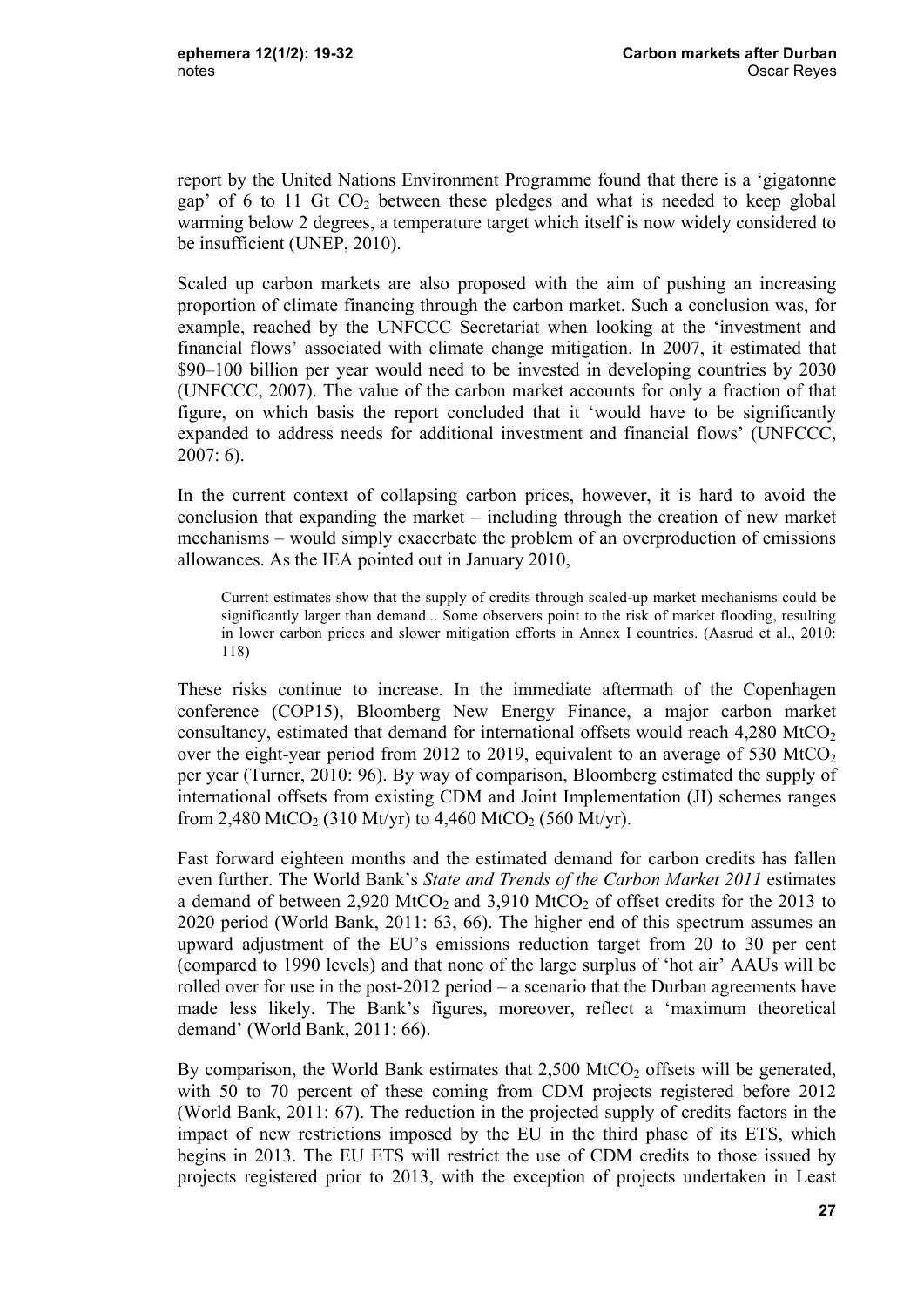Developed Countries (LDCs). It will also disallow the use of credits from hydrofluorocarbon (HFC) and nitrous oxide  $(N_2O)$  industrial gas projects, which account for 67 per cent of the total issued to date (World Bank, 2011: 48). This reflects the stated strategy of the EU for the future of the global carbon market: restricting the CDM to LDCs and developing new market mechanisms in its place to draw middleincome countries into cap and trade schemes related to binding emissions targets. With 97 percent of demand for carbon credits primarily driven by its ETS, the EU can, to a significant extent, force through its position on the future of carbon markets by means of domestic rule changes, irrespective of international climate negotiations (World Bank, 2011: 9).

Comparing these supply-and-demand projections shows that even with the EU's rule changes factored in, the World Bank's 'optimistic' estimate still leaves just 400–1,400 MtCO<sub>2</sub> of demand that is unmet by the existing CDM in the 2013 to 2020 period – at the low end, just 50 MtCO<sub>2</sub> per year. By way of comparison, the emissions from the largest single power plant within the EU ETS (Elektrownia Bełchatów in Poland) are currently almost 90 MtCO<sub>2</sub>e per year (European Commission, 2011).

New market mechanisms could lock in a surplus of permits in the longer term. Although the World Bank does not estimate their scale, an IEA/OECD study estimates that sectoral crediting in the power sector alone could amount to  $465 \text{ MtCO}_2$  annually (Baron et al., 2009b: 16). Other studies cited by the IEA and OECD project a potential supply of  $110-560$  MtCO<sub>2</sub> annually for a multi-country power sector scheme including China, India, South Africa, South Korea, Mexico, Indonesia and Thailand; 154–767  $MtCO<sub>2</sub>$  annually if it were to cover only the power sector in China; an additional 460–  $720$  MtCO<sub>2</sub> annually if the cement sector in China, Mexico and Brazil were to fall under a sectoral crediting scheme; and  $1 \text{ GtCO}_2$  if the iron and steel sectors in non-Annex I countries were to do likewise (Baron et al., 2009b: 16).

Serious questions therefore need to be raised about the potential demand for the credits generated by new and scaled-up market mechanisms. Without additional restrictions on the use of carbon credits, it is likely that the creation of new market mechanisms would create a surplus of credits that could reinforce the collapse in the price of carbon – further undermining the purported rationale of the scheme.

## **The Carbon Market zombies stumble on**

New market-based mechanisms and an expanded CDM are presented as a means to 'scale up' mitigation actions in the global South. However, increasing the size of carbon markets is not the same as reducing emissions. The evidence of the CDM to date suggests that offsetting *increases* rather than reduces greenhouse gas emissions. New mechanisms risk 'scaling up' these failings, while the growth of bilateralism brings new challenges.

The introduction of new markets in the context of declining global trade in carbon throws this into sharp focus. If new mechanisms start delivering significant quantities of credits in a market with limited demand for them, the price of carbon would likely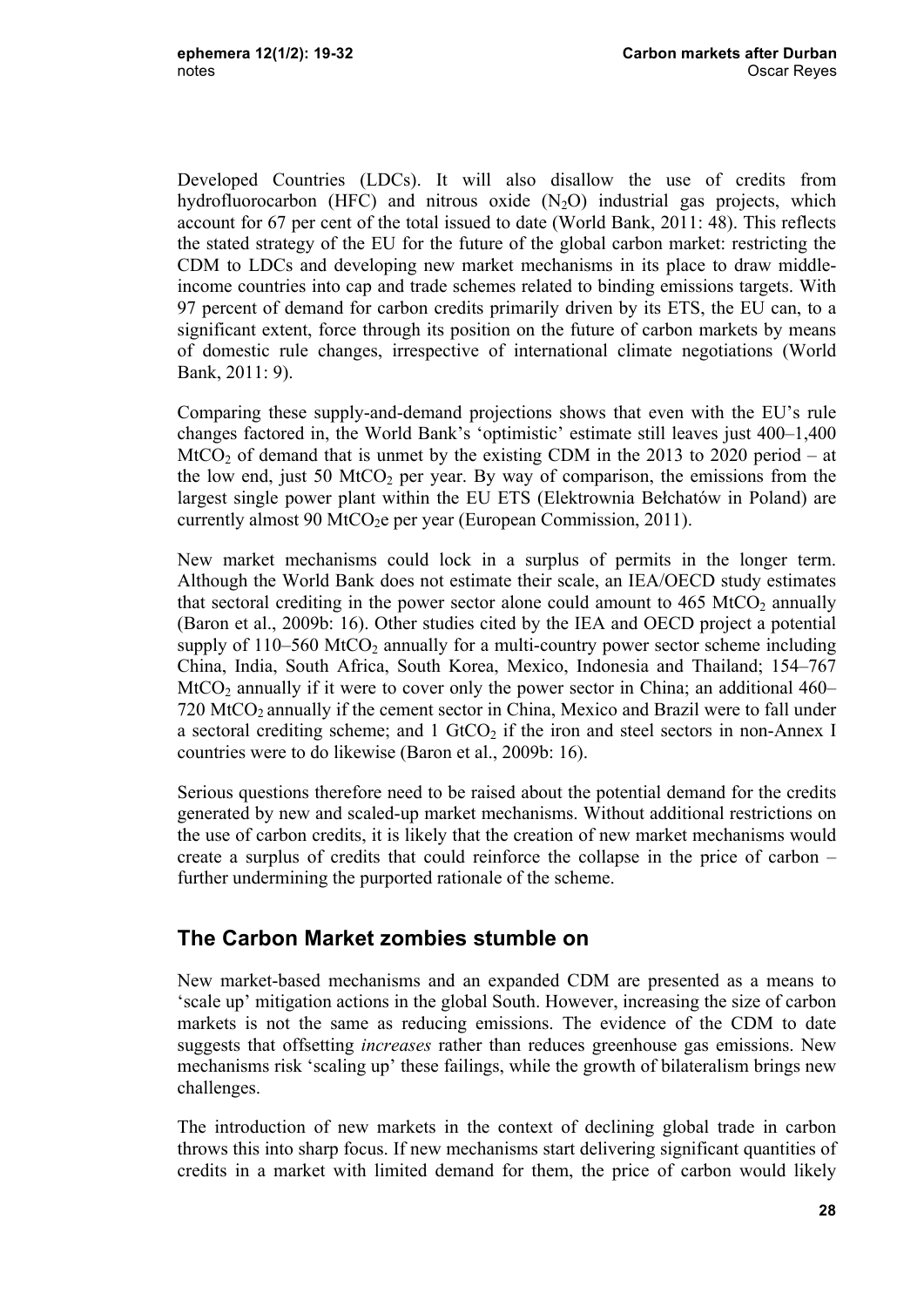$\frac{1}{2}$ 

continue to collapse. Introducing new markets in a context of unambitious climate action by industrialized (Annex I) countries would, in turn, undermine both climate change mitigation efforts and flows of climate finance.

Another effect of scaling up new market mechanisms, however, is to help industrialized country governments and corporations to delay meaningful domestic action to reduce their greenhouse gas emissions. This is consistent with the corporate competitiveness concerns that guide much of the climate policy pursued by industrialised countries. A by-product of this policy approach is to shift environmental and fiscal responsibility for tackling climate change towards middle-income countries in particular and countries in the global South more generally.

The markets themselves seem rather less keen than governments on these new initiatives, however. With EU economies slipping into a potentially deeper financial crisis exacerbated by austerity measures, production is expected to flat-line — reducing demand for permits and credits from the utilities and industrial producers covered by the ETS. These 'compliance' buyers already hold a significant surplus of permits, which a leaked European Commission report suggests could reach up to 2.4 billion between 2013 and 2020 (Point Carbon, 2012b). At the same time, EU measures to limit industrial offset credits after April 2013 have led to their dumping onto the international market, precipitating a price collapse (Wynn and Chestney, 2011). As we have shown, the overproduction of emissions allowances looks likely to remain a problem, further undermining the environmental integrity of the scheme and begging the question: why are governments and international financial institutions still pushing for new markets?

Part of the answer rests with institutional inertia – 'new market mechanisms' were initially tabled when the USA was planning a federal cap and trade market, which could have led to an almost tenfold increase in demand compared to the EU ETS. The delays and downscaling of expectations for cap and trade schemes in other industrialised countries are, in part, a response to the failure of legislation on climate change in the U.S. Whereas carbon markets emerged as a 'plan B' for governments and corporations looking to avoid restructuring their power production or industrial base, the 'plan A' of not legislating on climate change at all has also regained ground (driven on by a climate-sceptic Right in the USA, Australia, Canada and Japan, in particular).

The push for a new carbon market mechanism under the Convention, by contrast, is being driven by the EU. It is worth noting that the negotiating agenda on new market mechanisms is largely controlled by DG Climate Action, whose lead officials and official negotiators made their careers off the back of promoting the EU ETS – and who are unlikely to easily give up on the idea.<sup>1</sup>

The ideological commitment to carbon markets also retains a strong grip. Against a growing body of evidence, the proponents of trading continue to present it as the theoretically optimum means to put a price on carbon and to suggest that such pricing

<sup>1</sup> DG Climate Action Director-General Jos Delbeke; Head of Policy Coordination Peter Zapfel; and Commissioner Hedegaard's Chef de Cabinet Peter Vis were key figures in the 'policy network' that promoted the creation of the EU ETS (Braun, 2009).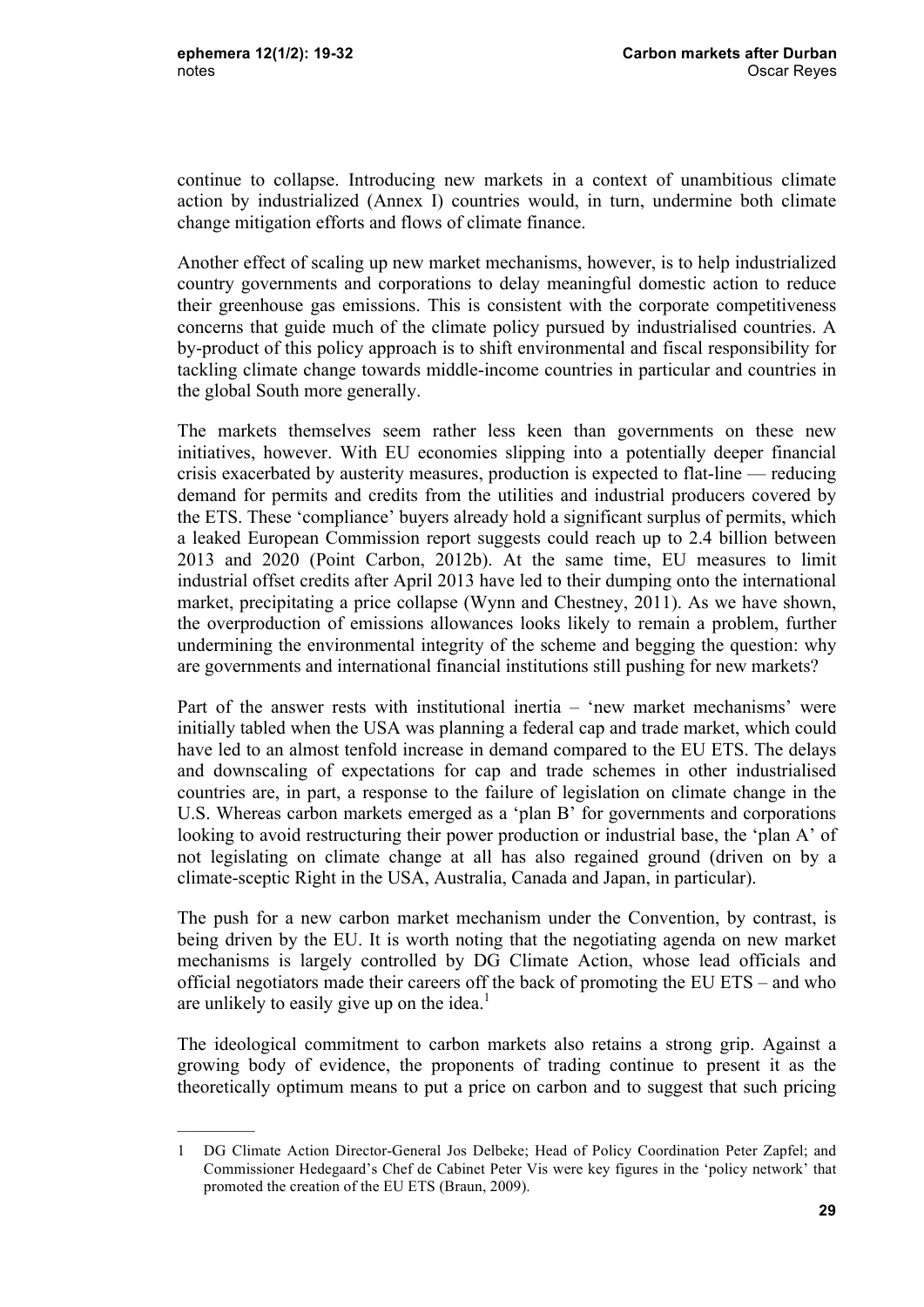should be central to action on climate change. This is sometimes allied to the view that new programmatic and sectoral carbon market instruments will serve as 'stepping stones' to a global cap and trade system (European Commission, 2010; Lazarowicz, 2009).

The less rosy-eyed among them may realise that such a system would entail a patchwork of rules, triggering a race to the bottom in terms of environmental safeguards – although if they do, they are not yet saying so. In fact, Durban saw a renewed push for the extension of existing carbon markets alongside an increased emphasis on the private sector in climate finance. This must be seen in the context of a broader expansion from 'carbon' towards broader biodiversity markets, which may continue through to the Rio+20 summit in June 2012.

A final piece of the explanatory jigsaw relates to efforts to expand international carbon markets outside of the UNFCCC framework, which should be seen within the broader framework of attempts to reduce the international climate regime to a mere 'reporting' of targets which are based on unilateral or bilaterally entered commitments, rather than multilateral agreements. Although this strips the system of the logic of emissions reductions that was used to insert flexible mechanisms into the Kyoto Protocol, it offers a means for the carbon market zombie to stumble on.

#### **references**

- Aasrud, A., R. Baron, B. Buchner and J. Ellis (2010) 'Scaled-up market mechanisms: What is needed to move forward?', in A. Kramer (ed.) *Greenhouse gas market report 2010. Post Copenhagen and climate policy: Where global emissions trading goes from here*. Geneva: IETA.
	- Bakker, S., T. Mikunda and R. Rivera Tinoco (2011) 'Potential impacts of CCS on the CDM', *CATO-2*  [http://www.co2-cato.nl/cato-download/2013/20110420\_110421\_CATO2-WP2\_3-D01-D02 v2011\_02\_16-Impact-of-CCS-on].
	- Baron, R., B. Buchner and J. Ellis (2009) *Sectoral approaches and the carbon market.* Paris: IEA/OECD.
	- Baron, R. (2010) 'Proposals for sectoral crediting, sectoral trading and national appropriate mitigations actions in international negotiations', EPRI Greenhouse Gas Emissions Offset Policy Dialogue Workshop 7: Sectoral and International Crediting Mechanisms, Washington DC, 25 February [http://www.iea.org/speech/2010/baron\_washington.pdf]
- Braun, M. (2009) 'The evolution of emissions trading in the European Union the role of policy networks, knowledge and policy entrepreneurs', *Accounting, Organizations and Society*, 34(3-4): 499–534.
- De Septibus, J., and A. Tuerk (2011) 'New Market Mechanisms post-2012: Institutional options and governance challenges when establishing a sectoral crediting mechanism', *NCCR/ Swiss National Science Foundation Working Paper* 2011/55.
- Dooley, K. and K. Horner (2012) 'Durban aimed to save the market, not the climate', *Forest Watch* 167 Special Report, January [http://www.fern.org/sites/fern.org/files/Durban%20update.pdf].
- European Commission (2010) 'Linking the E.U. ETS to other emissions trading systems and incentives for international credits' [http://ec.europa.eu/clima/policies/ets/linking\_en.htm].
- European Commission (2011) '2010 Compliance Data', [http://ec.europa.eu/clima/policies/ets/registries/docs/compliance\_2010\_en.xls].
- Gilbertson, T. and O. Reyes (2009) *Carbon trading: How it works and why it fails.* Uppsala: Dag Hammarskjöld Foundation.
- Government of Japan (2011) 'Submission by Japan on new market-based mechanisms to enhance the cost-effectiveness of, and to promote, mitigation actions'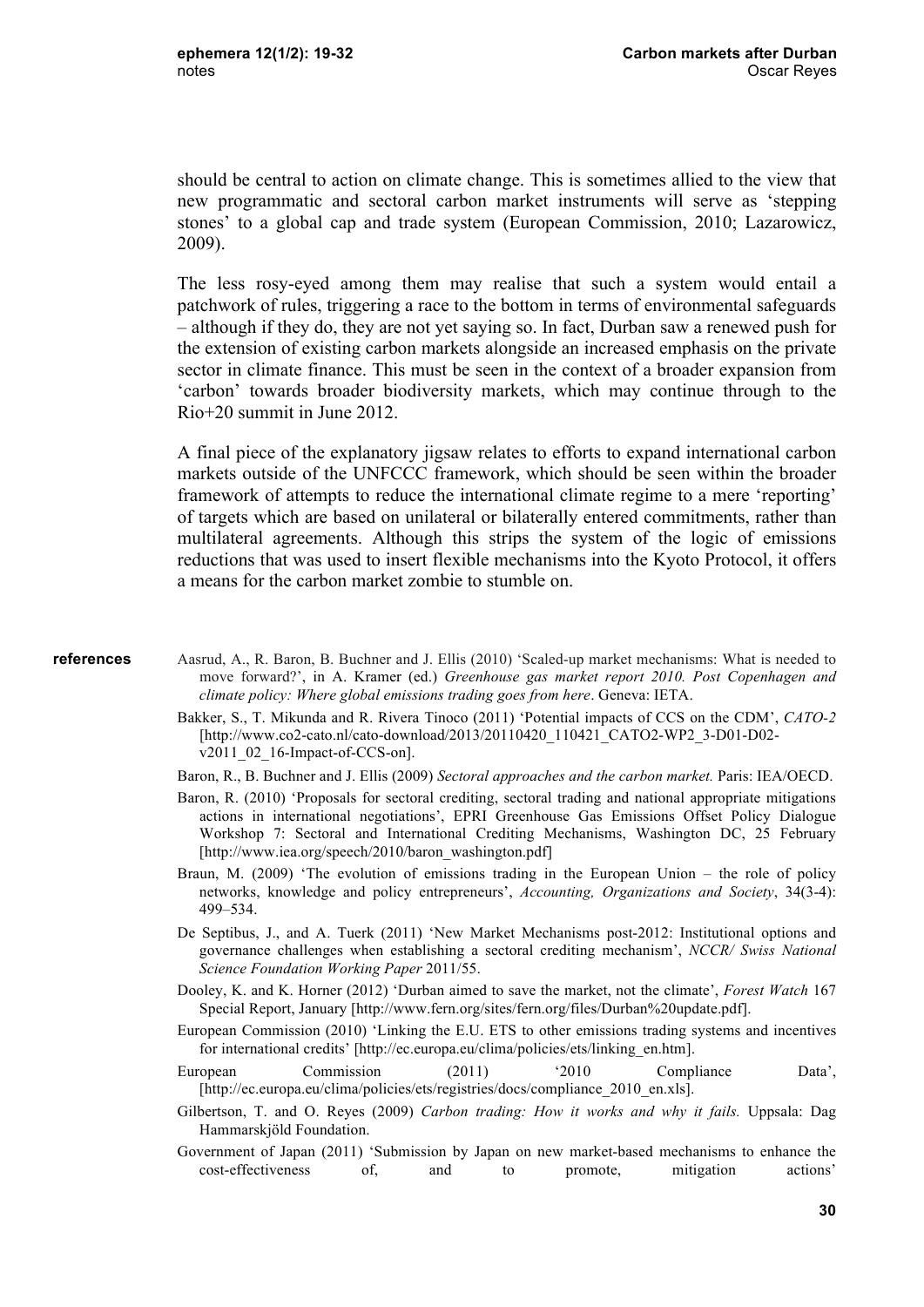[http://unfccc.int/files/meetings/ad\_hoc\_working\_groups/lca/application/pdf/jp\_submission\_new\_mkt s.pdf].

- Heal, G. and K. Conrad (2005) 'A solution to climate change in the world's rainforests', *Financial Times*, 29 November.
- Horner, K. (2011) 'The Durban Deal An initial analysis of the outcomes' [http://www.foe.org/news/archives/2011-12-the-durban-deal---an-initial-analysis-of-the-outcome].
- Hungary and the European Commission on behalf of the European Union and its Member States (2011) 'New market-based mechanisms to enhance the cost-effectiveness of, and to promote, mitigation actions', 21 March [http://unfccc.int/resource/docs/2011/awglca14/eng/misc02.pdf].
- IETA (2011) 'The consequences of the Durban COP for the carbon market and climate finance', [http://www.ieta.org/the-consequences-of-the-durban-cop-for-the-carbon-market-and-climatefinance].
- Kartha, S. (2011) 'Q&A: Sivan Kartha on the Durban climate deal' [http://www.sei-international.org/ news-archive/2207].
- Kollmuss, A. (2011) 'A new look at loopholes', *CDM Watch Policy Brief*, December [http://unfccc4.meta-fusion.com/kongresse/cop17/pdf/Briefing%20Paper%20on%20Loopholes-2- Dec-11.pdf].
- Lazarowicz, M. (2009) *Global carbon trading: A framework for reducing emissions*. London: The Stationary Office.
- Lohmann, L. (2005) 'Marketing and making carbon dumps: Commodification, calculation and counterfactuals in climate change mitigation', *Science as Culture* 14(3): 203-235.
- Neslen, A. (2011) 'Carbon credits tarnished by human rights "disgrace"', *Euractiv*, 3 October [http://www.euractiv.com/climate-environment/carbon-credits-tarnished-human-rights-disgrace-news-508068].
- Peters, G., J. Minx, C.L. Weber and O. Edenhofer (2011) 'Growth in emission transfers via international trade from 1990 to 2008', *Proceedings of the National Academy of Sciences* 108(21): 8903-8908.
- Philibert, C., J. Ellis and J. Podkanski (2007) 'Carbon capture and storage in the CDM' *OECD/IEA*, December [http://www.iea.org/papers/2007/CCS\_in\_CDM.pdf].
- Point Carbon (2012a) 'Masdar eyes CDM for carbon capture project' [http://www.pointcarbon.com/news/1.1725479].
- Point Carbon (2012b) 'EU draft reveals vast  $CO<sub>2</sub>$  market surplus' [http://www.commoditiesnow.com/commodities-now-news/environmental-markets/9708-eu-draft-reveals-vast-co2-marketsurplus.html].
- Schneider, L. (2011) 'Perverse incentives under the CDM: an evaluation of HFC-23 destruction projects', *Climate Policy*, 11(2): 851-864.
- Turner, G. (2010) 'Copenhagen and the implications for supply and demand dynamics in the global carbon market', in A. Kramer (ed.) Greenhouse gas market report 2010*. Post Copenhagen and climate policy: Where global emissions trading goes from here*. Geneva: IETA.
- UNEP (2010) *The emissions gap report: Are the Copenhagen Accord pledges sufficient to limit global warming to 2°C or 1.5°C?* Nairobi: UNEP
- UNEP Risoe (2011) 'CDM/JI Pipeline Analysis and Database, 1 October' [http://www.cdmpipeline.org].
- UNFCCC (1997) 'Kyoto Protocol to the United Nations Framework Convention on Climate Change' [http://unfccc.int/essential\_background/kyoto\_protocol/items/1678.php].
- UNFCCC (2007) *Investment and financial flows to address climate change* Bonn: UNFCCC [http://unfccc.int/files/cooperation\_and\_support/financial\_mechanism/application/pdf/background\_pa per.pdf].
- UNFCCC (2010) 'Carbon dioxide capture and storage in geological formations as clean development mechanism project activities' [http://unfccc.int/files/ meetings/cop\_16/application/pdf/cop16\_cmp\_ccs.pdf].
- UNFCCC (2011a) 'Establishment of an ad hoc working group on the Durban platform for enhanced action, 11 December